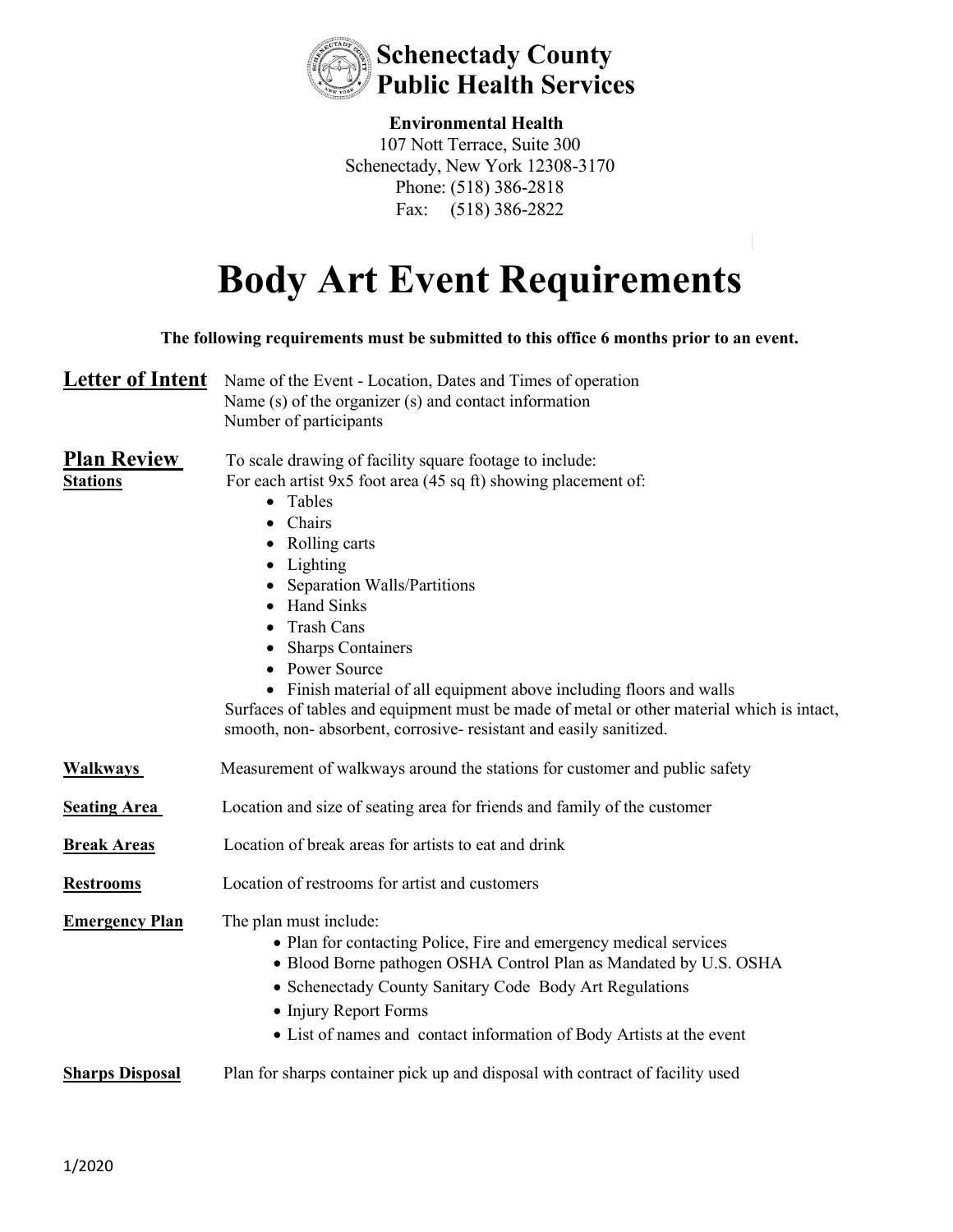

**Environmental Health** 107 Nott Terrace, Suite 300 Schenectady, New York 12308-3170 Phone: (518) 386-2818 Fax: (518) 386-2822

## **Temporary Body Art Permit Requirements**

The Schenectady County Sanitary Code Body Art Tattoo/Body Piercing Regulations effective April 14, 2015 allows body art practitioners to obtain a temporary permit to perform tattooing and body piercing within Schenectady County at one event lasting 14 days or less.

- $\triangleright$  All practitioners must adhere to the code requirements listed in the Schenectady County Sanitary Code Body Art Tattoo/Body Piercing Regulations Effective April 14, 2015 to ensure that body art procedures are safe for the customer and body art practitioner. A copy of the code book and application for a permit to operate may be obtained from the Schenectady County Public Health Services Environmental Health Unit or online at [www.schenectadycounty.com](http://www.schenectadycounty.com/) Department of Public Health - Environmental Health-Documents -Tattoo and Body Piercing Regulations
- $\triangleright$  An application for a permit to operate must be submitted to the Schenectady County Public Health Services Environmental Health Unit at least **30 days prior** to the intended event and must include :
	- Two passport photos taken within 30 days
	- Completed NYS CE-200 signed and dated
	- Certifications (classroom only) CPR/First Aid, Blood Borne Pathogens, Skin Course
	- List of experience permanent place of employment- studio name and address, studio owner's name and phone number, number of years as an artist.
	- Temporary Permit fee of \$100.00 (Please make checks made payable to Schenectady County)
- $\triangleright$  Temporary body art stations must be at least 45 square feet (9x5) and completely enclosed to protect from environmental factors such as wind, rain, dust, and separated by a half wall if held indoors.
- $\triangleright$  Temporary hand washing stations must be available at each body art station and be properly equipped with hot and cold potable water, liquid hand soap and disposable paper towels.
- $\triangleright$  All temporary body art stations must have properly lighted work surfaces to perform body art procedures.
- $\triangleright$  The body art station equipment must be cleaned and sanitized after each use. Used equipment must be stored separately from sterilized equipment and supplies.